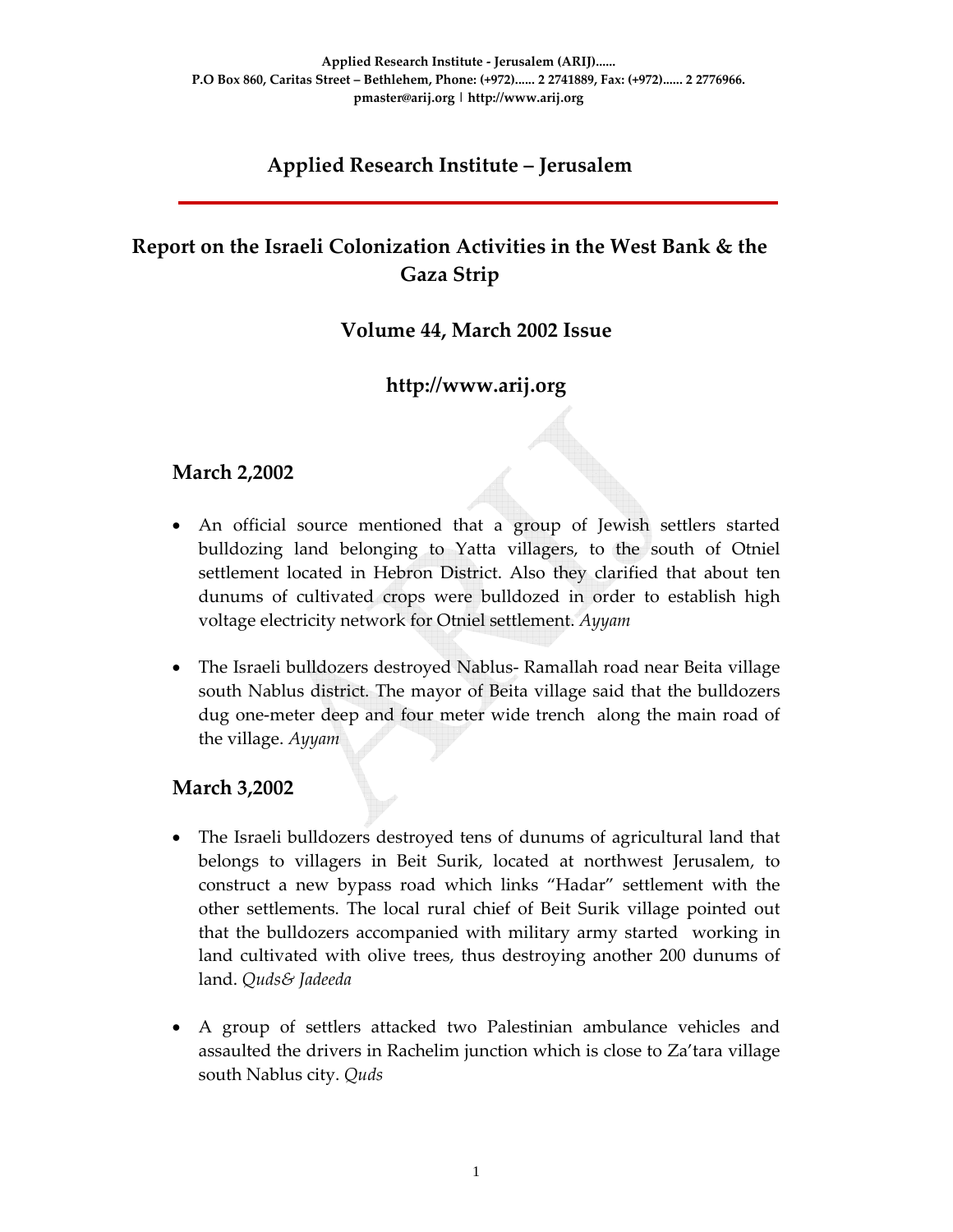• In Jericho district, a group of settlers damaged Al Hijla spring water's pump, which supplies Al Hijla church and the convent. This was the third colonist aggression during the last three‐month against the properties of Al Hijla convent. *Quds*

## **March 4,2002**

- A group of Itamar settlers in Nablus city ran after farmers from Aqraba village preventing them from entering their land. The mayor of Aqraba affirmed that Itamar's settlers have caused much harassment; the last one was poisoning scores of sheep and cut down more than a thousand of olive trees. *Quds*
- Tens of settlers attacked some of Palestinian houses and their properties in the old city of Hebron District*. Quds*

### **March 5,2002**

• Israeli bulldozers demolished animal barracks and agricultural green houses In Al 'Isawiya town northeast Jerusalem city. *Quds*

### **March 6,2002**

- Israeli bulldozers demolished two Palestinian houses in Yatta village of Hebron District, under allegation of not having a building licence. The houses belong to Khaled Al Jundi and Ibrahim Rabiey. Furthermore, the Israeli Authorities dispatched house‐demolition warnings to ten families in the same area under the pretext of not having permits. *Quds*
- Israeli bulldozers constructed a 50-meter-wide and a half-kilometer-long road near to a bypass road in Al Khader village in Bethlehem District. As a result, hundreds of olives, almond and forestry trees were uprooted. *Ayyam& Jadeeda*

#### **March 9,2002**

• In Nablus District, the Israeli bulldozers destroyed tens of dunums from land cultivated with vegetables and seeds in Tubas village. One of the land owners, Mouhamed Abedel Raziq, said that the Israeli soldiers damaged his eight‐dunum land cultivated with peas and beans. He added that the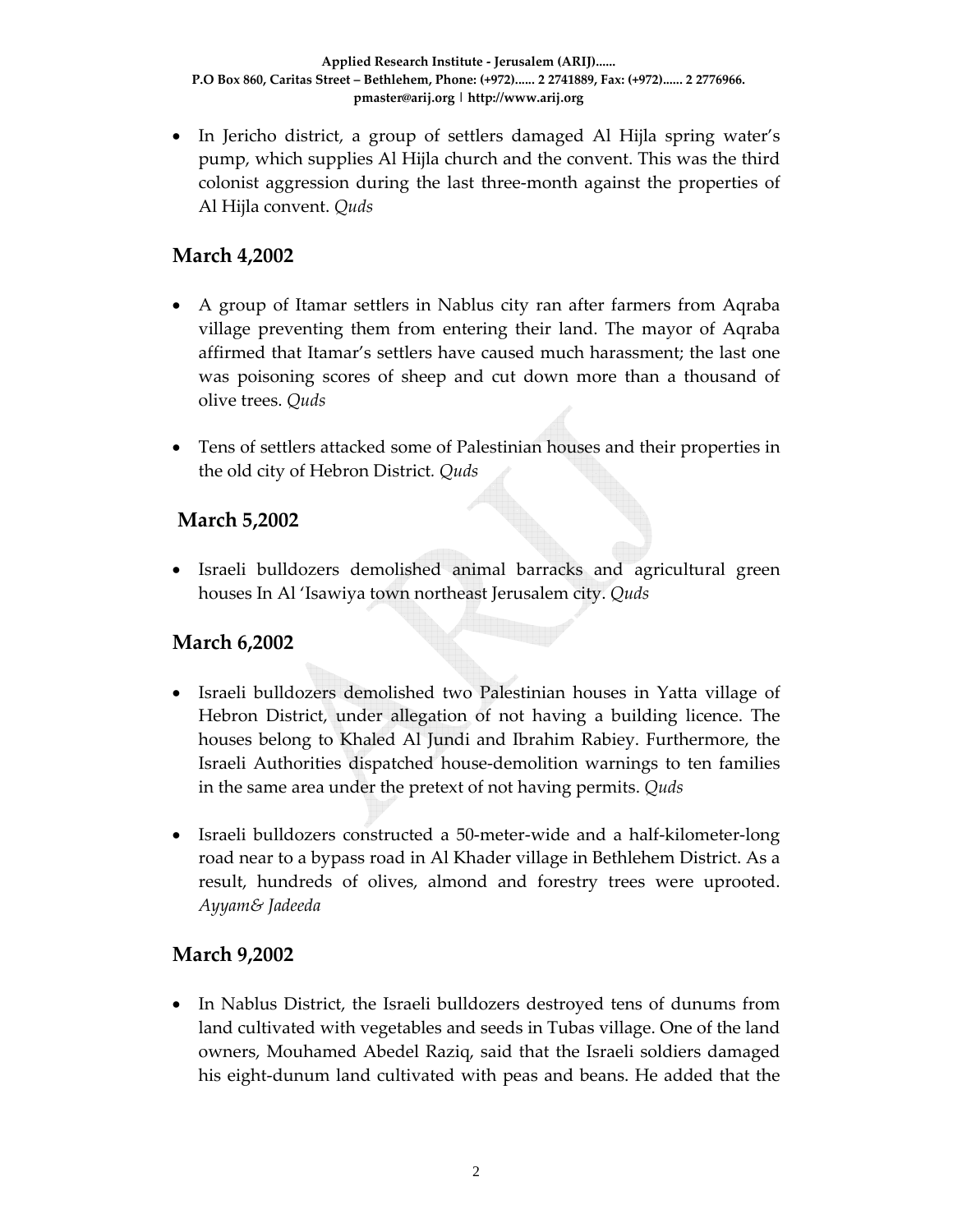Israeli tanks shot fire into a store "barracks" on the land of  $300 \text{ m}^2$  area. *Quds*

• A group of settlers assaulted a 50-years-old Palestinian man ,Sameih Abu Alia, in Al Mughayyir village east Ramallah city and near the Shavout Rahil bypass road, while grazing his sheep. Also Rabah Abu Alia from the same village was hurt in his head. *Quds* 

#### **March 11,2002**

- In Hebron district, a group of settlers accompanied with soldiers for the second consecutive day, sprayed tens of dunums of cultivated land in Iska hamlet (Dura Village) with poisonous chemical substances. *Quds*
- The Israeli bulldozers implemented the second phase of bulldozing Palestinian lands in Bakush and Alia hamlet in Al Khader village of Bethlehem District. In Bakush area located beside a bypass road, the bulldozers destroyed and uprooted several kinds of trees. In addition, Israeli soldiers took control over roofs of buildings found near the land. One of the buildings belongs to Ibrahim Abu Assal was transformed it into military barracks. Moreover, in Alia hamlet, the Israeli bulldozers constructed a military road that leads to a military camp. The land annexed to build the road is approximately more than 20 dunums in area. The villagers pointed out that the Israeli soldiers expanded the existing road , which is 60 m wide and half a kilometre long, used by the villagers to reach their homes in the area, *Quds*

### **March 12, 2002**

• The Israeli Newspaper "Maʹariv" mentioned that the settlers rented guards for serving at "wadi Alharamiah" checkpoint near Ofra settlement. Also, the colonization local committee placed a settlement site at the checkpoint. *Quds*

### **March 13, 2002**

• The Israeli soldiers took control over Walid Hammas house, who is the mayor of Al Bireh town transforming it into a military barrack. *Quds*

### **March 14, 2002**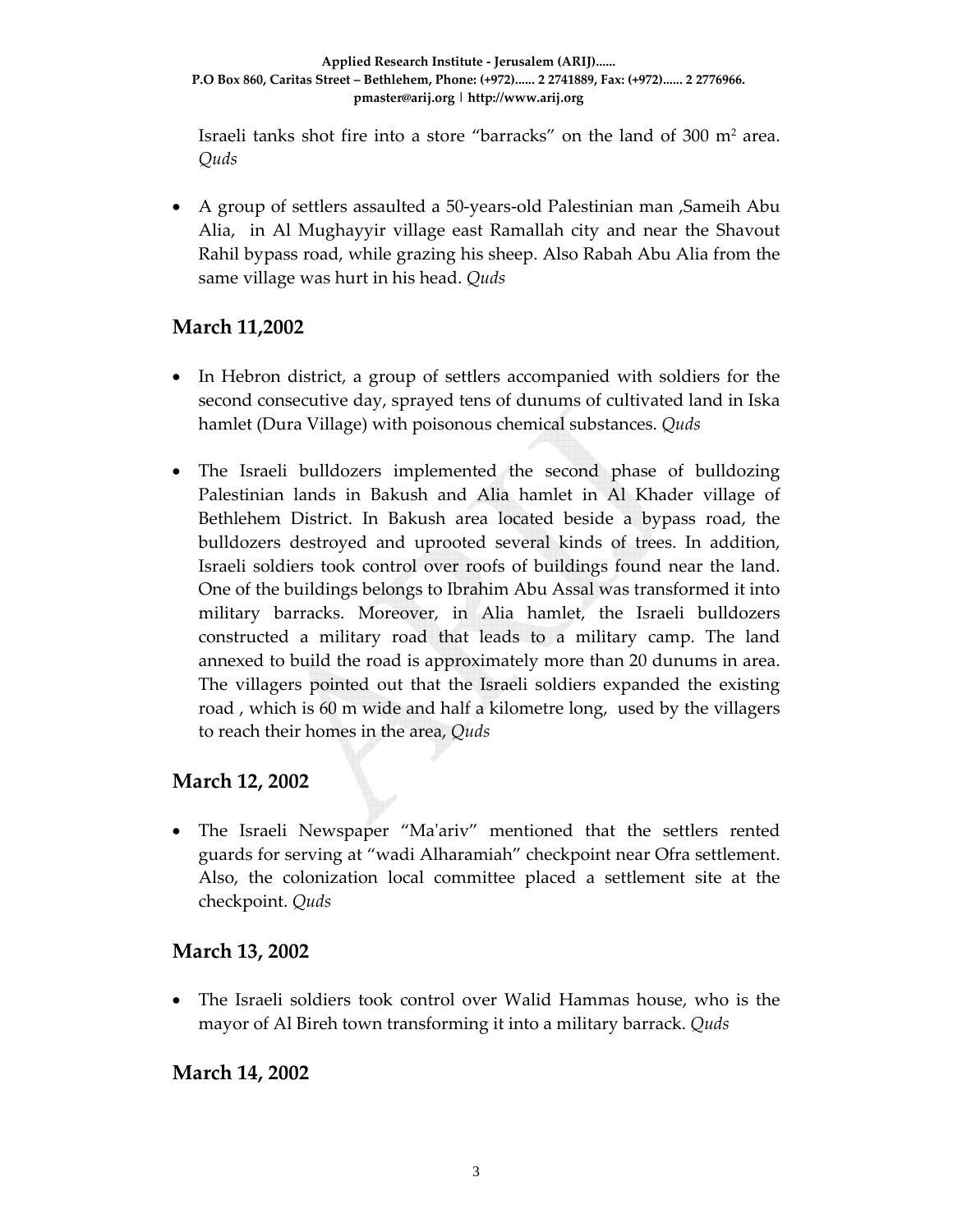- An Israeli bulldozer accompanied by more than 20 tanks destroyed Hasan Al Ordiani's house in Bethlehem district. *Quds*
- A bid in *Al Quds* daily newspaper announced the confirmation of adding housing units for expanding Gilo settlement in Jerusalem district. *Quds*

### **March 15, 2002**

• In Al Khader village of Bethlehem district, the Israeli bulldozers, under the protection of soldiers continued bulldozing a piece of land in the village and uprooting about 2500 trees in the process. *Quds*

#### **March 16, 2002**

• The Israeli tanks dug up the roads in and around the Tubas, Tayassir, and Al 'Aqaba villages near Jenin district, and also they dug a number of trenches. *Jpost*

#### **March 17, 2002**

• The Israeli bulldozers destroyed and placed a mound of earth on the main road of Al Badhan village, which leads to Nablus city. In this process all the main and secondary roads that lead to Nablus city were closed. *Quds& Jadeeda*

#### **March 18, 2002**

- During the third invasion of Bethlehem district, the Israeli bulldozers demolished an old Palestinian building located in Al Jaduwal neighbourhood of Beit Jala .*Quds*
- An Israeli source stated that 537 investigation files were opened in 2001 for the Jewish settlers, 398 of them were opened for the settlers in Hebron city. *Quds*

#### **March 19, 2002**

• According to Abu Dayak, the mayor of Silat adh Dhahr village, an Israeli bulldozer backed by military forces closed the road between Silat adh Dhahr and Fandaqumiya villages in Jenin district. Also, they uprooted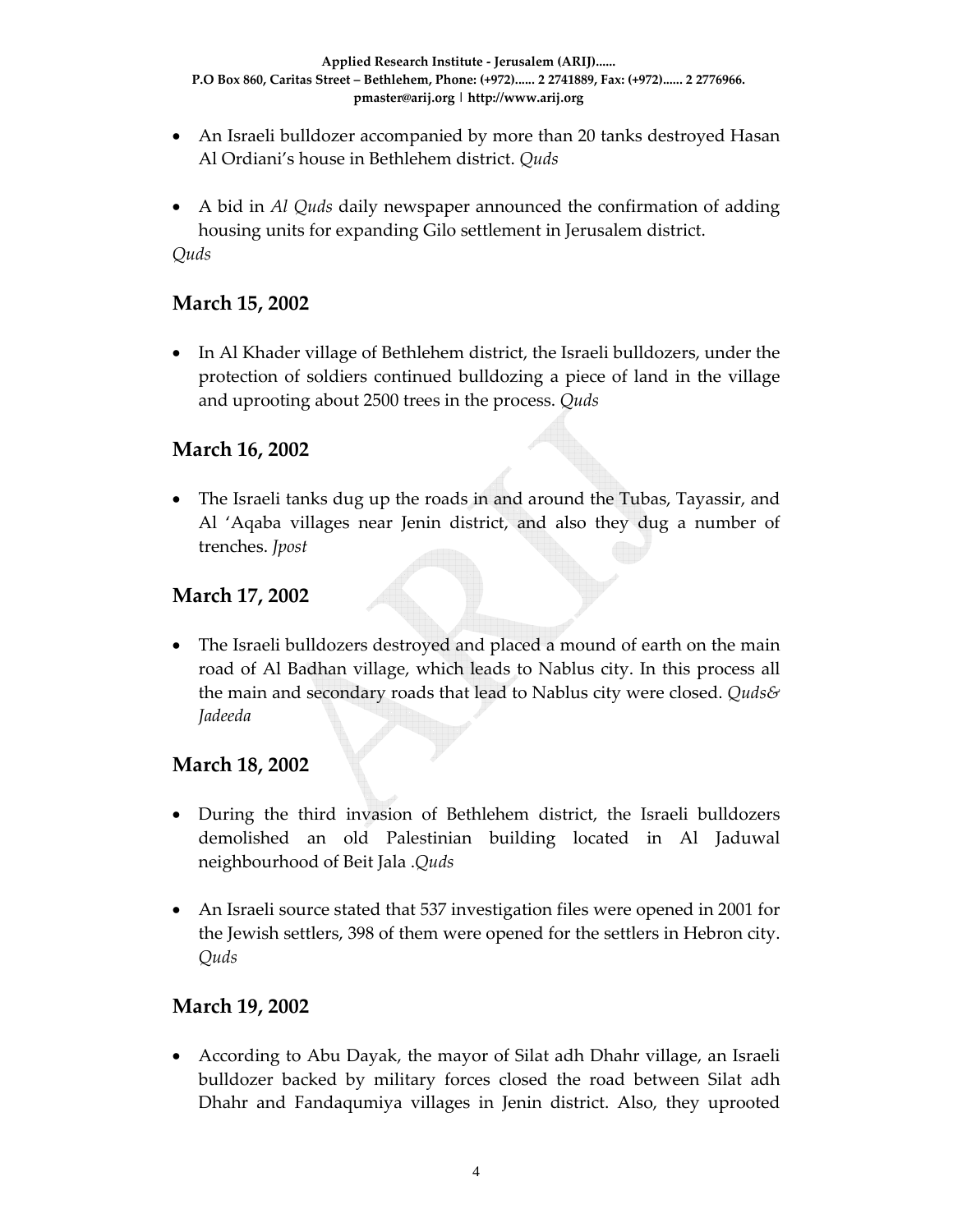scores of olive trees that belong to Palestinian villagers. In addition, the bulldozers destroyed a store of construction material, which belongs to ahmad Azzam from Fandaqumiya village. *Jadeeda*

• The Israeli bulldozers confiscated a vast area of land that belongs to Palestinian villagers next to Qalandiya camp. Many of the eyewitnesses mentioned that the Israeli bulldozers levelled some dunums on a hill, preparing for establishing a new military site there. Moreover, the settlers continued their harassment against Palestinian villagers in kifl Haris and Mikhmas villages where the settlers forced six of Palestinian families to leave the village. *Jadeeda*

### **March 20, 2002**

• A report distributed by Peace Now groups showed that 34 new settlement outposts were set up in West Bank since February 2001; eight of them were established during the last two months. The largest one, Western Elazer, has 22 buildings. Three of the new posts are close to Maon settlement; the most recent of them was established on February 2002 on the old Maon farm. *Quds &JPost*

### **March 24, 2002**

- *Haaretz daily* newspaper reported that an Israeli company (Moreh) is planning to construct a new four‐kilometre long road that will connect French hill settlement neighbourhood and Ramat Shlomo settlement with Palestinian neighbourhoods in East Jerusalem, of which Beit Hanina is one. *Quds*
- According to Unrwa figures, 1620 refugee houses were damaged during Israel's invasion of Palestinian refugee camps in north of the West Bank.
- .In Jenin, three of the buildings were completely damaged, while in Balata camp of Nablus 10 were entirely destroyed, and in Tulkarem nine were demolished. *Haaretz*

#### **March 26, 2002**

• In Nablus District, Israeli settlers added more caravans and mobile houses east and south of Nablus city at the time where a settlement bypass road was finished in Allon Moreh settlement. *Quds*